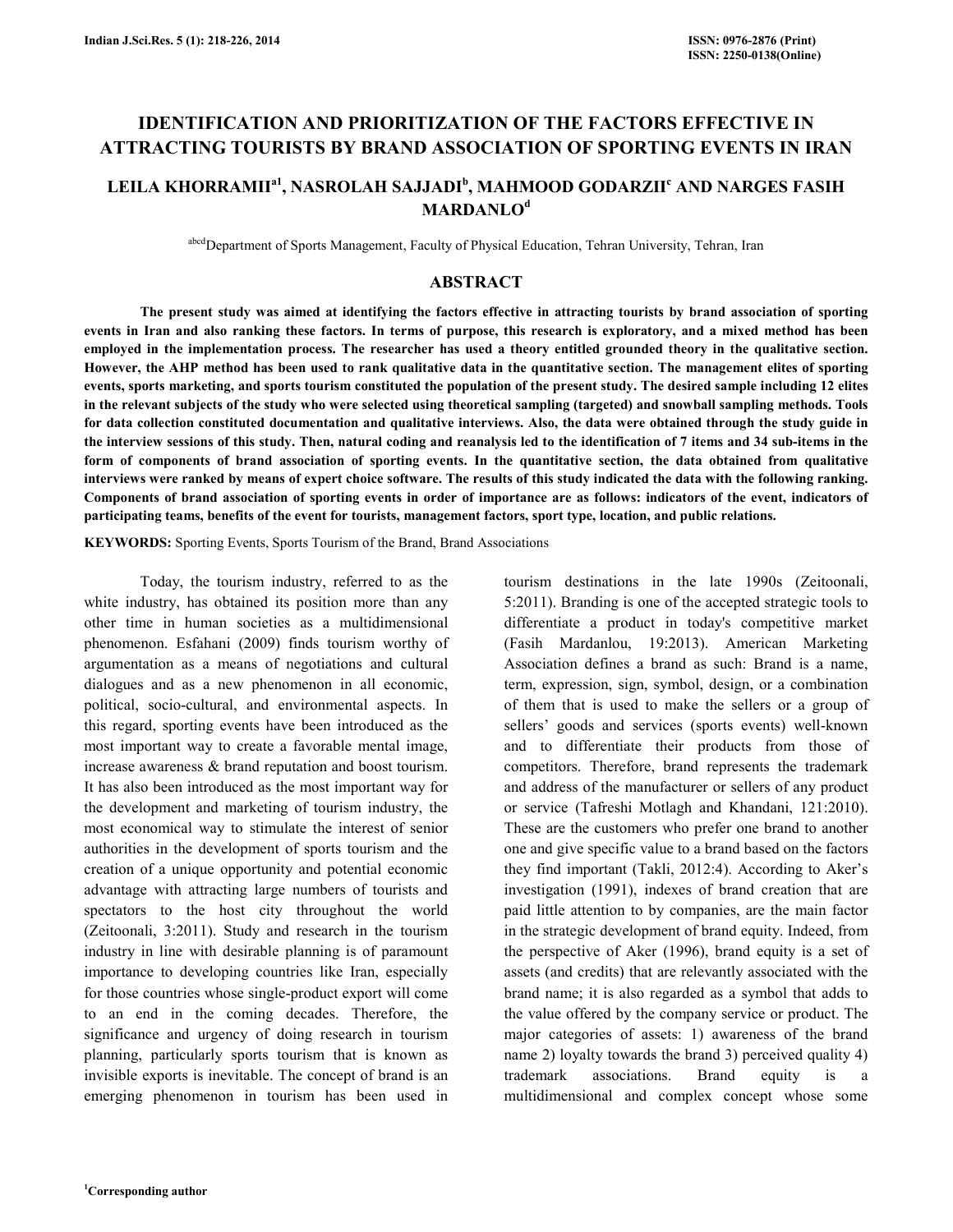aspects have been empirically tested (Atilgan, 239:2005). For brand equity in sports, we can refer to Takli's study (2012). Takli in his doctoral dissertation in 2012 provided a model for brand equity of Iran's National Olympic Committee. In this study, 25 people among coaches, players, directors, reporters, and heads of federations sent to the Asian Games in Guangzhou, with NOC staff constituted the population. Seven factors affecting brand equity of Iran's National Olympic Committee were obtained using exploratory factor analysis. They include features irrelevant to main functions, features relevant to main functions & functional benefits, symbolic benefits, financial and legal management, image management, design management, organizational design management, respectively. In the following, we will go for the dimensional review of the brand equity factors that include brand association.

 The definition of brand association provided by Aker (1992) includes product features, customer benefits, applications, users, lifestyles, competitors and countries. The relationships of information with the details of one's life and with its compatibility level over time are two factors that reinforce the associations from various pieces of information in one's mind. Consumers create some beliefs about the various features and benefits of the brand in their minds.

 Brand features include descriptive characteristics that best describe a product or service, advantages of the brand that gives value to the concept, and the meaning related to each of the product attributes along with the service in individuals' mind. Generally, personal experience can create the most prominent associations with brand features and advantages and significantly influence consumers' decisions (Keller, 2010, 54).

 Brand associations can provide the opportunity for clients to opt for the most important brand when there are multiple choices at their disposal according to the criteria they have in their minds. In 1991, Aker defined brand associations as everything connected with mind about a special type of the brand or its image. Brand association shares affinity with a specific type of knowledge by clients. This knowledge is shaped by any ideas, samples, and truth generated by the product (Yu et al 2000). Chen (439: 2001) states that trademark associations are seen in every form and reflect the features or the independent aspects of the product. Major associations for making purchasing decisions show the

loyalty direction to the trademark and create value for the company and its customers. Aker (1991) has described the advantages as follows:

 Contributing to information process, distinguishing the trademark, generating a reason for the purchase, generating positive feelings or features, providing a basis for development. Forming trademark associations such as establishing brand awareness strengthens the relationship between customer and brand. In this case, each new relationship creates, modifies and reinforces associations the brand; this means that the client becomes interested in the trademark (Ebrahimi Abed, 85: 2010). If the trademark is retrieved faster than clients' memory, it shows strong and acceptable associations between the elements of communication and trademark. In other words, it represents brand equity in customer's mind. Brand image is created from brand associations so that clients connect the trademark with relevant and irrelevant concepts. High value of trademark refers to the fact that customers hold a lot of strong and positive associations towards the trademark. Their perception of the brand quality is high and they are loyal to the brand (Ebrahimi Abed, 85: 2010). From Claire's perspective, brand equity occurs when the consumer is familiar with the brand and the factors that are associated with the brand name (associations) and are kept in mind are unique, desirable, and powerful. Claire believes that the brand knowledge in consumers' minds will affect them when deciding on a brand. Brand knowledge in consumers' minds is similar to a node and central point to which a variety of dependent factors, such as the factors that are later associated with the brand stick. In fact, an image of the brand is provided. Every time a brand name is heard and seen with the logo, brand knowledge will be at play. Therefore, the meaning of the brand is recognized and remembered and agents tied with it come to mind. At this time, if these factors are unique, desirable, and powerful, the brand will be selected or consumed and/ or recommended to others by consumers. In terms of the categorization of the associated factors with university sports teams, (Khorrami, 3: 2013) and Gladden & Funk (1998, 1999 and 2002) argue that management, coach and star players are among the features relevant to the product and services. Logo Design (Logo), stadium, and product delivery have also been classified under the node of irrelevant characteristics of the product or service. In a study entitled "a conceptual framework for understanding brand equity of spectator-based sports", Ross (2007)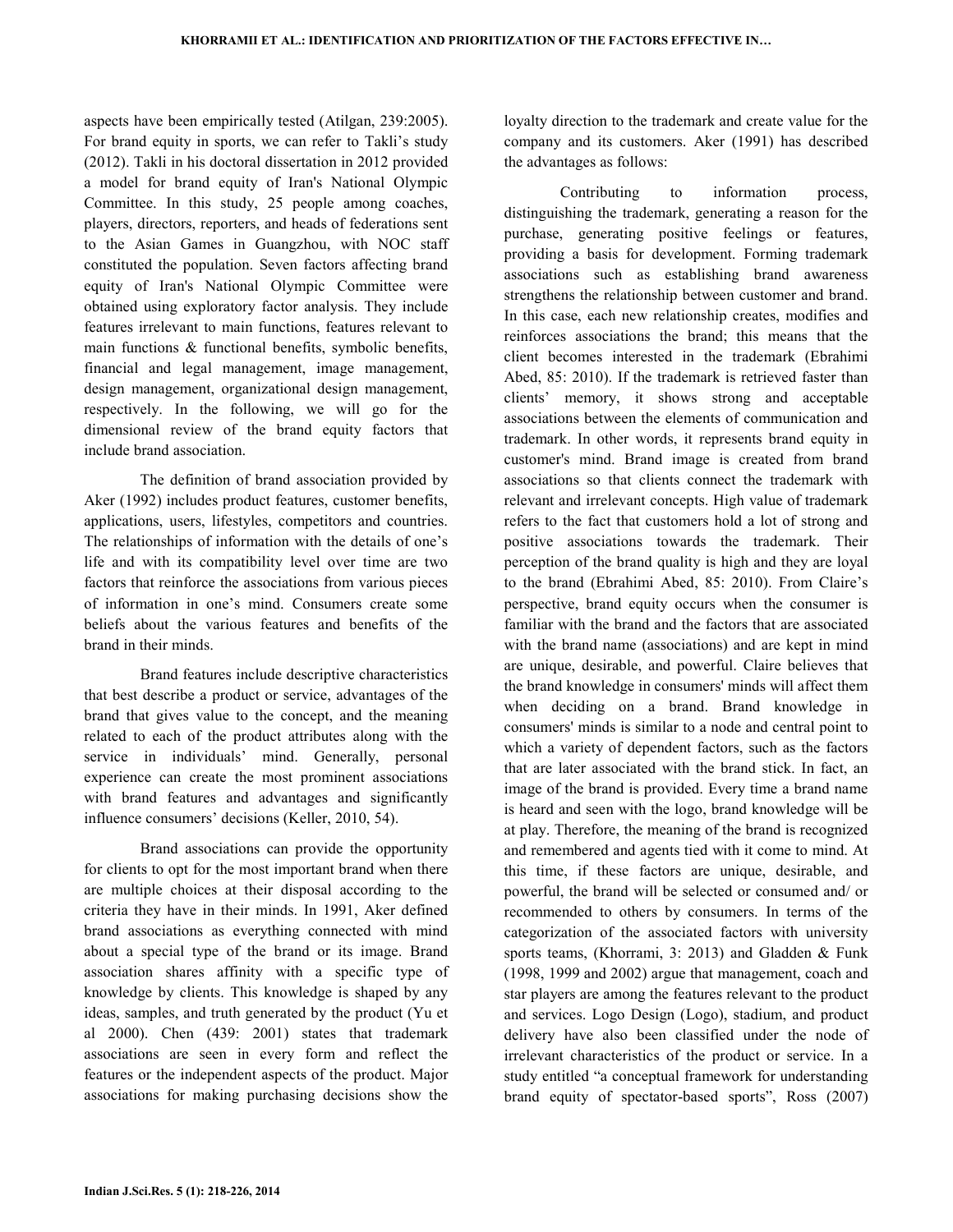proposed a framework that contained three categories of (preliminaries) for the brand equity, i.e. preliminaries as a result of market, organization, and experience. He concluded that if these preliminaries finally lead to brand equity, they will then cause loyalty to the team, exposure to the media, merchandise sales, ticket sales and profitability. Henceforth, if consumers have desirable associations of sports brand, it will bring about increased consumption, advertising, brand development, licensing, and sponsorship.

 In a study entitled "factors affecting brand loyalty of baseball fans" Lin (2007) reached the conclusion that the concept of brand loyalty can be described through brand association dimensions (assets, interests, and attitudes). He also reported that brand association is an appropriate predictor of the degree of fans' loyalty towards the brand. Williams et al (2012) examined the dimensions and concepts available in branding of participatory spectator-based sports. They have vividly determined the dimensions of brand association and proposed a model for the prediction of brand loyalty. The present study resulted in 4 new dimensions, not existing in the previous studies in brand associations. They are situation (location), price value, product delivery and socialization. These dimensions in the 16-item model of Claire (1993) are restated as team's success, nostalgia, tradition, star player, head coach, management logo, stadium, product delivery, getaway, fan support, peer group acceptance, pride, honor, importance, knowledge. In their TBAS model, Glahn et al (2002) obtained the following dimensions effective in brand associations: personnel (non-players), team's success, history of the team, stadium, community, features of team performance, stadium, brand, consumption experience, sports features, commitment, organizational characteristics of social interaction, scores, and competition. Williams et al (2012) also found that there is a relationship between brand associations and brand loyalty. In his study aimed at prioritizing the factors affecting brand equity in the software industry, Rafiee (2012) showed the company's image as a mediating variable has the greatest impact on brand equity and services, price, promotion, and the relationship of this variable influence brand equity.

 Today, creating a strong brand is a strategic necessity and a common goal for many organizations that helps them give customers more value and create a competitive advantage. Accordingly, it can be said the above brand equity is considered a great asset for organizations. Given that brand associations as one of the dimensions of brand equity can create this value in customers' mind; and our country is at a desirable level in terms of necessary potentials for holding various spotting events and also tourism; and in spite of holding branded events like international competitions of Fajr decade; the current study is seeking to shed light on the issue that "what factors of brand associations in sporting events are effective and attracting tourists in Iran?

## RESEARCH METHODOLOGY

 This study is an attempt to explore and rate factors of brand associations effective in attracting tourists in sporting events in Iran. In terms of purpose, this research is exploratory since it attempts to explore and fathom more deeply the issue that which factors are effective in the perceived quality of the brand, brand loyalty, and sporting events of Iran in attracting tourists in Iran. This study is seeking to extend the domain of knowledge in the present domain. There are three ways to conduct exploratory research: doing a Meta analysis in literature, speaking with experts in the field of knowledge, and conducting focus group interviews. These ways are flexible to changes. In this study, researchers have used literature and experts' opinions. In fact, the study employed a mixed method approach and is categorized in qualitative studies with context-dependent theory (grounded theory or data derived theory). Five basic steps, not necessarily consecutive, can be identified in the process of grounded theory, as follows: selection of participants, data collection, data organization, data analysis, theory building and modeling. Here, they have been rated.

 There are many different ways for making sample group and sampling in qualitative research. The most important and the most frequent ones of them are as follows: homogeneous sampling, heterogeneous sampling, the whole population, a chain referral (snowball sampling), convenient sampling, and theoretical sampling. Both theoretical and snowball sampling have been used in the current study.

 Given that determining factors of brand associations effective in attracting tourists in sporting events in Iran is a highly specialized and technical task and specific individuals can comment on it, the study sample did not contain a large number. Therefore, elites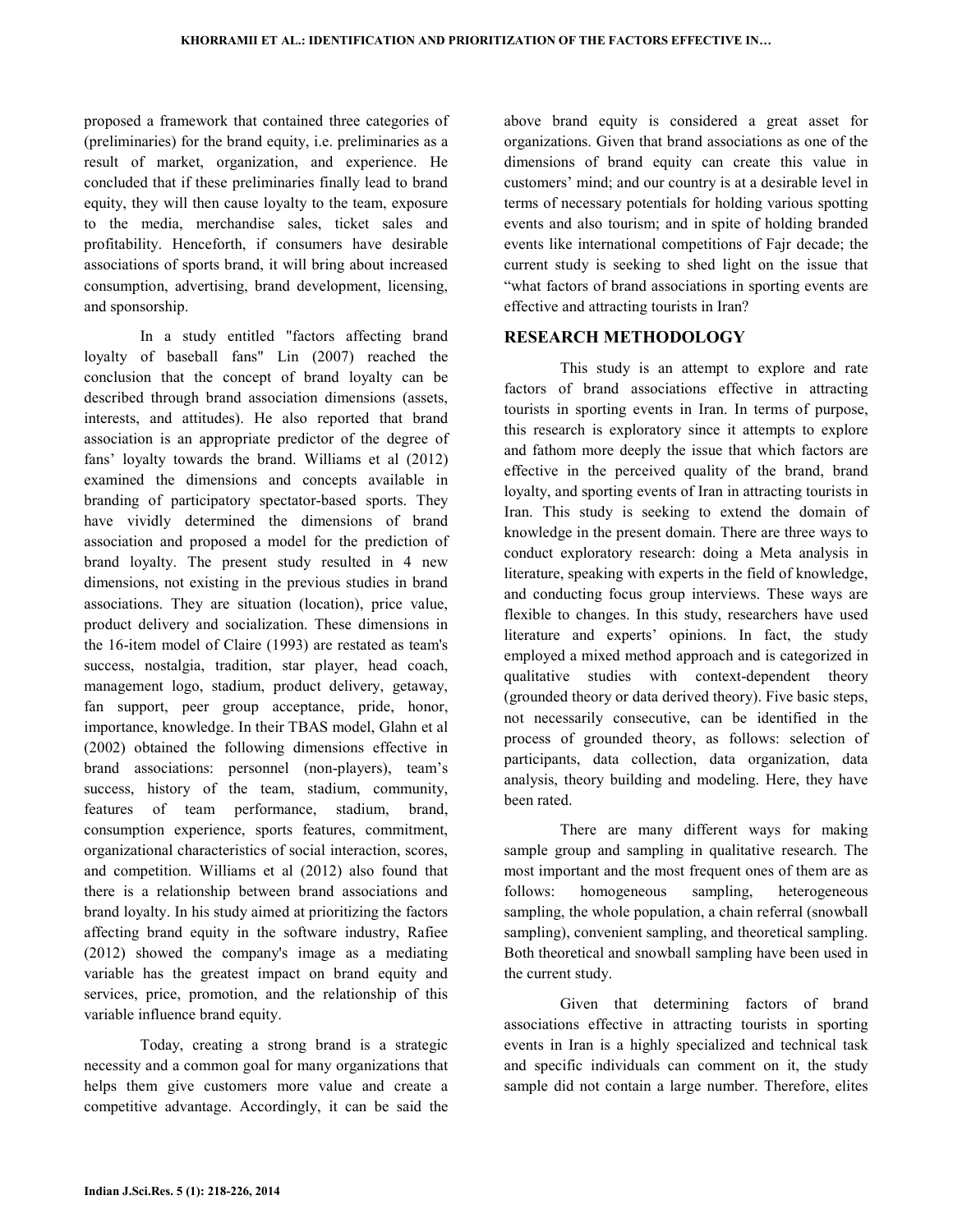and experts in management sports, sports events, and sports marketing constitute the study sample.

 The first section of the research (library study) is dealt with the following: data collection tools including theses reading, research papers and books related to the research scope, as well as visiting internet web sites, and some sporting events that are brand in the world.

 In the second stage, some interviews were done. There are different ways of doing an interview from which the present study used semi-structured interviews due their flexibility. In the beginning, the analysis of collected data was done through note-taking. Then, open coding was done by the researcher.

 In this study, two categories or main components of natural codes was determined. In the next step, AHP questionnaire was developed. These questionnaires were completed by some members of the sample. Thereafter, these questionnaires were ranked through Expert choice software. Finally, factors effective in the perceived brand quality and brand loyalty in Iran's sporting events and their effects on tourist attraction w3ere analyzed, discussed, and reported.

## RESEARCH FINDINGS

 The findings of the present study consist of two parts. The first part includes the results the findings of the qualitative section and the second part is dealt with the findings of the quantitative section.

## Qualitative findings (derived from qualitative interviews)

 Coding and final analysis of 12 interviews led to the identification of 34 sub-items and seven items in the form of brand associations (Table 1).

## Table 1: brand associations of sporting events related to the specification of effective factors of brand equity in tourist attraction

| No.            | <b>Items</b>                              |
|----------------|-------------------------------------------|
|                | Benefits of the event for sports tourists |
| $\mathfrak{D}$ | Location                                  |
|                | Type of sports field                      |
|                | Event indicators                          |
| 5              | Indicators of the participating teams     |
|                | Public relations of the event             |
|                | Management factors                        |

 After coding the interviews, sub-items (subindicators) were presented as follows:

#### Benefits of the event for sports tourists

- 1. Rewards (awards, resuming studies.)
- 2. Experience
- 3. Reputation
- 4. Connection to international events
- 5. Promotion in ranking
- 6. Socialization
- 7. Release of excitement

## Location

- 1. Facilities and equipment of stadiums
- 2. Natural, cultural, historical, religious, and technological attractions
- 3. Political status
- 4. Cultural social status
- 5. Economic status
- 6. Geographical situation
- 7. Gupport of the government sector
- 8. Support of the residents of the area

#### Type of sports field

- 1. Understandability of motor skills
- 2. Visual attractions
- 3. Understandability of the rules and regulations
- 4. Individual, team, double

### Event indicators

- 1. Beauty of the logo and event name
- 2. Side programs of the event
- 3. Reputation of the event
- 4. Creation of perceived value for tourists
- 5. Experience of desired primary presence

#### Indicators of the participating teams

- 1. Appropriate behavior of team members towards tourists
- 2. Success

#### Public relations of the event

- 1. Staff
- 2. Employment of communication channels of the event
- 3. Training and the promotion of participants' sports

#### Management factors

- 1. Safety Management
- 2. Population management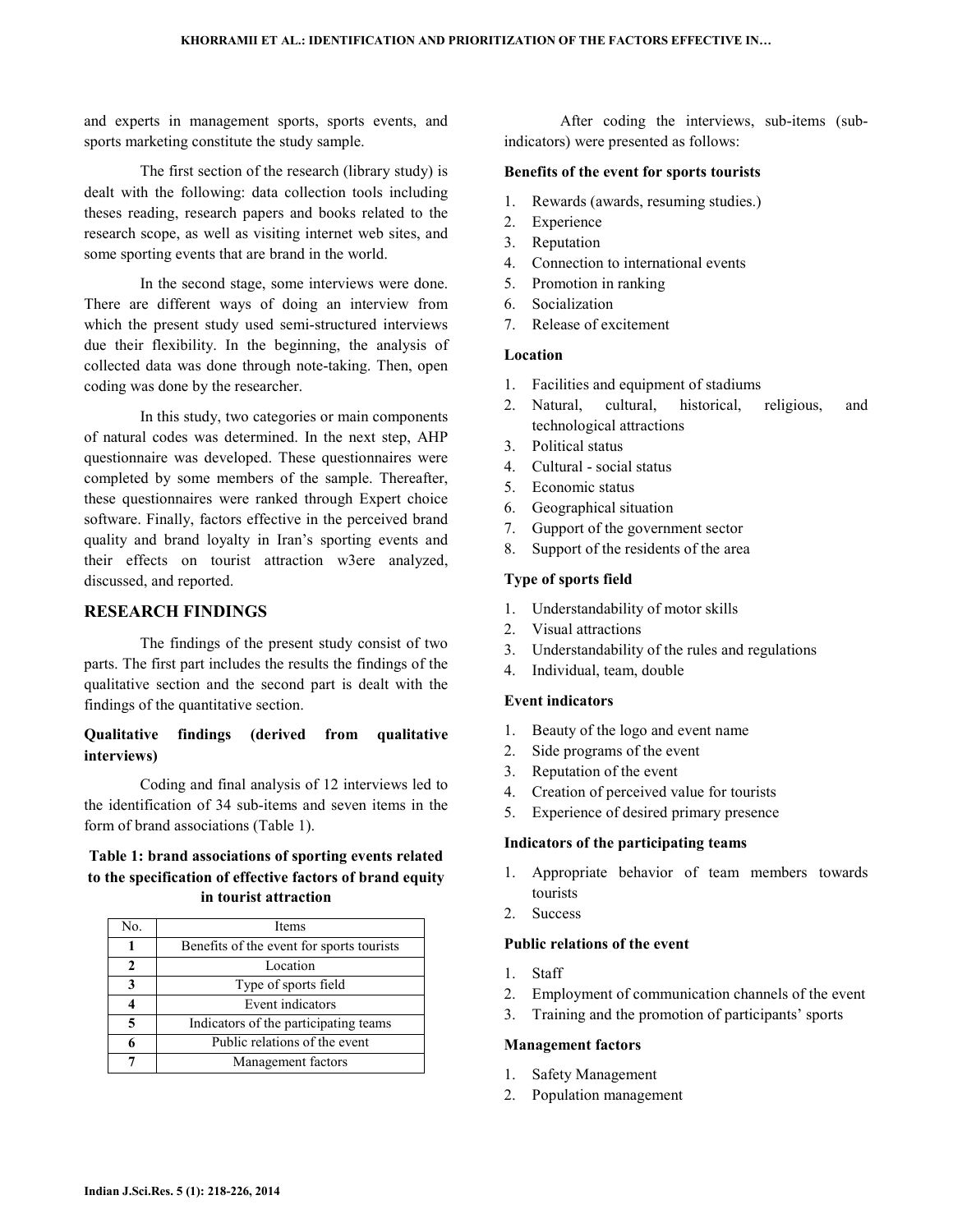- 3. Strategic plan and organization of the event
- 4. Social Marketing
- 5. Security

### QUANTITATIVE FINDINGS

#### Data analysis through AHP

 Given the number of identified factors in the previous section, prioritize them seems necessary. To this end, AHP hierarchy process was used. To do this, for the quantification and calculation of weights, factors identified in the questionnaire were prepared and offered to the reports. Then, hierarchy tree of decisions was provided. Therefore each of the identified criteria (factors) that includes a set of sub-criteria (items) was coded in Expert choice software for calculations as follows.

| Criterion                 | Code | Sub-criterion                      | Code           |
|---------------------------|------|------------------------------------|----------------|
| <b>Brand</b> associations |      | Benefits of the event for tourists | C <sub>1</sub> |
| of sporting events        |      | Location                           | C,             |
|                           |      | Type of sports field               | C3             |
|                           |      | Event indicators                   | $\rm{C_4}$     |
|                           |      | Indicators of participating team   | C,             |
|                           |      | Public relations of the event      | $\mathrm{C}_6$ |
|                           |      | Management factors                 |                |

#### Table 2: Coding of brand associations of sporting events

## Calculating the importance and weight of the identified factors

 After completing the questionnaire by experts, inconsistency rate for each one was calculated to ensure the validity and reliability. Those completed questionnaires with an inconsistency rate higher than 0.1

were returned again to responders to reconsider their responses.

 Thus, all questionnaires (10 ones) selected for the final analysis of the research were with an inconsistency rate of less than 0.1.

| Table 3: Hybrid matrix of paired comparisons, related to factors of brand associations of sporting events |  |  |  |
|-----------------------------------------------------------------------------------------------------------|--|--|--|
|                                                                                                           |  |  |  |

|                | $C_1$    | $C_2$    | $C_3$    | C4       | $C_5$    | $\bf{C}_6$ | C7       |
|----------------|----------|----------|----------|----------|----------|------------|----------|
| U1             |          | 1/453012 | 1/106917 | 0/656461 | 0/737001 | 1/613447   | 1/466826 |
| $\mathbf{C}_2$ | 0/681269 |          | 1/161317 | 0/610951 | 0/73768  | 1/61525    | 0/856089 |
| $C_3$          | 0/89837  | 0/853414 |          | 0/883114 | 0/924841 | 1/471478   | 0/77989  |
| $\bf C_4$      | 1/513129 | 1/62768  | 1/12731  |          | 1/243868 | 2/324321   | 1/776707 |
| $\mathbf{C}_5$ | 1/350804 | 1/348053 | 1/078854 | 0/800361 |          | 1/962599   | 1/350754 |
| $\mathrm{C}_6$ | 0/612175 | 1/612175 | 0/675051 | 0/427331 | 0/505526 |            | 0/50211  |
| $\mathrm{C}_7$ | 0/672608 | 1/157701 | 1/27367  | 0/55655  | 0/73123  | 1/956013   |          |



Figure 1: prioritization of brand association items of sporting events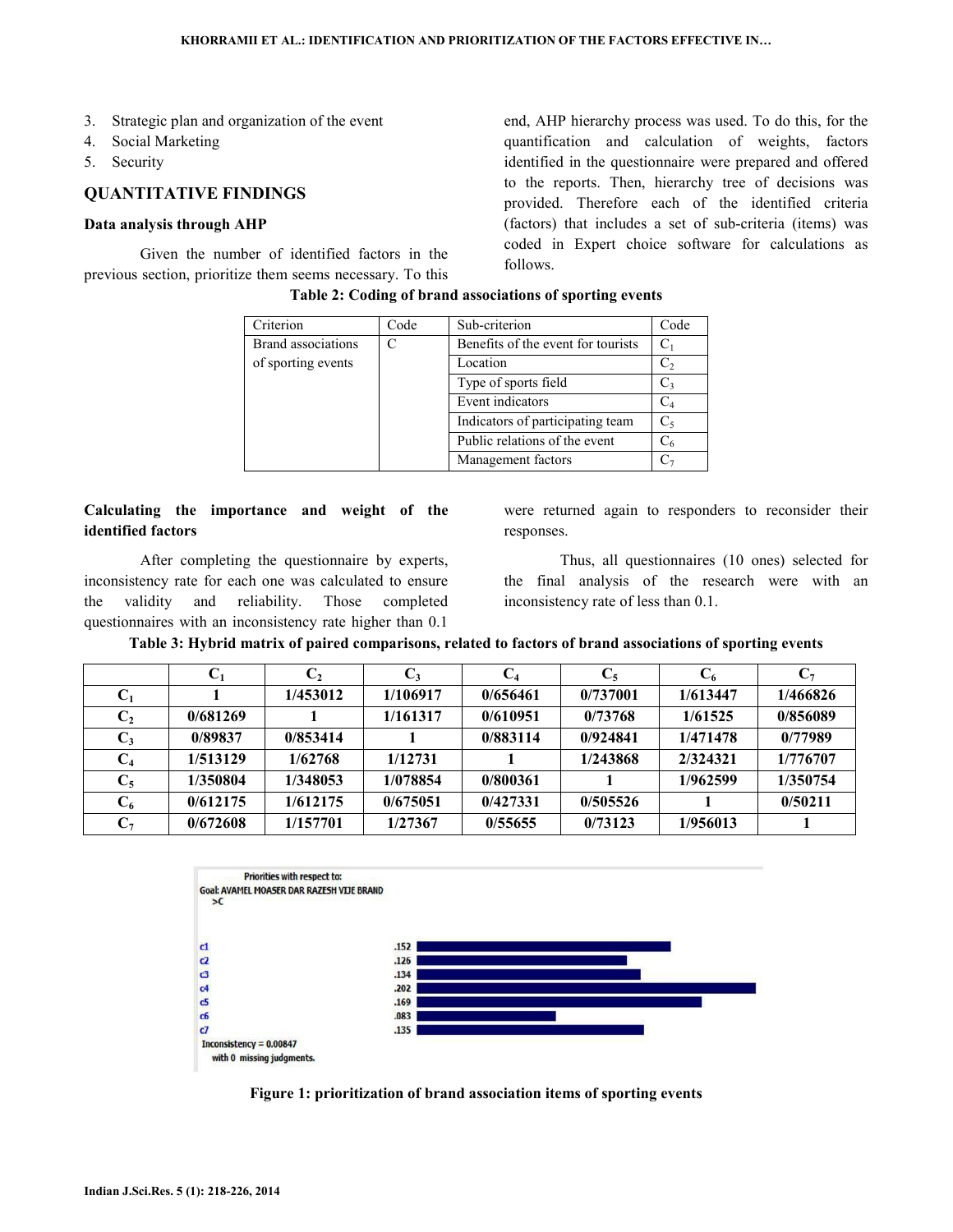Consistency rate of the hybrid matrix is 0.00 based on the software output. Therefore, there is no inconsistency since the consistency rate is less than 0.1.

 As Chart 1 shows the software output, the items of event indicators and indicators of participating teams were the most important items from the perspective of these scholars and had the most impact on brand associations of sporting events in attracting tourists.

 The importance factor of these items is 0.202 and 0.169. Then, the items were ranked respectively in the order of benefits of the event for tourists, management factors, type of sports field, location, and public relations of the event.

#### DISCUSSION AND CONCLUSION

 Brand associations plays a major role in rating a product /service and consumers' choice. The more one creates a relationship with his/ her information on a nearby brand and connects it to nearby brand, the stronger the associations formed in his mind will be (Ibrahimi Abed, 2010). Events as a service to boost their brand should have attributes that can create ideal associations for tourists. Hence, in the present study, index event of 0.202 has been acknowledged by experts as the most important factor in creating a brand which side event programs are located in its subsets. According to the literature, the qualities of side event results in differentiating one brand from another. Studies carried out by Talebpour, et al (2011) also showed that a long-term and marketing plan is critical to the host city, and generally it is believed that the climates of events, festivals, side festivals, visiting attractions and crafts along with marketing are effective in the presence of tourists. Also Honarvar (2005) in his study concluded that the ceremonies, traditional programs and other side event programs are impellent factors in encouraging tourists toward sporting events.

 Neyreti, et al(2001) in their study found that the cultural and religious festivals are important factors in pushing tourists towards Olympics and these studies are consistent with the results of the present study. In this study, beauty of name and logo on event was recognized as the best indicators which Gladden(1998,1999) Vatkoli(1391) in his research, indicated it as an important factor in establishing the brand image and brand equity. Also Gladden, et al(2002) TrademarkVaklor(2003) consider logo management as an effective factor on association and results obtained from this study highlight the importance of the name and logo on the event.

 Favorable experience at a sporting event can create optimal associations from that event and also for sport tourists, it can be considered as an index which by this way it may call them back to the sport event and this is regarded as important from the viewpoint of research experts. As a confirmation of this statement, Chalyp (1992) in his study, considered various experiences of the events as a factor in determining the amount of any tourists. And Berry(2001) also believes that the customer experience is important in the formation of the brand which in the present paper it is considered as indices of even tby experts. Tyvary(2010) quoted from Takly(1391) considered the direct experience of consumers in using goods and services as effective on associations. Creating a correct value cycle as an indicator of sporting event and developing perceived values or tourists in this study were important factors for association because the event is an intangible product, and should be useful for tourists. Nitmeyer, et al (2003) in a study considered the perceived value as dimensions of customer-based brand equity and primary pay for the extra price. Customer satisfaction index model in Europe developed by Davarvenus, et al  $(1375)$ showed that if we can detect the customers' expectations and they perceive the quality, this ends in perceived value and finally the customers' satisfaction. In other words, in a competitive environment, the organizations will survive only if they can supply their customers and instead of adapting customers with a product or service of their own organization, the activities of the organizations should be based on the customers' demands and expectations. Factors that cause the prominence of the participating teams and result in desirable association on brand of sport events have been recognized by the experts of present study in the qualitative interview as success and appropriate behavior of participating teams which is labeled as the indicator of the participating teams in this study .This factor was considered as the second item in terms of importance by obtaining a factor of 0.169. Keller (2003 ) proposed a model of 16 items of the factors affecting association which included: the success of the team , nostalgia , star player , coach , management of logo, stadium, product delivery , avoiding boredom , fan support , history, acceptance in the peer group , pride , honor , importance, and knowledge. Gladdenet al(2002)in TBAS model, found factors affecting brand equity which is the factor of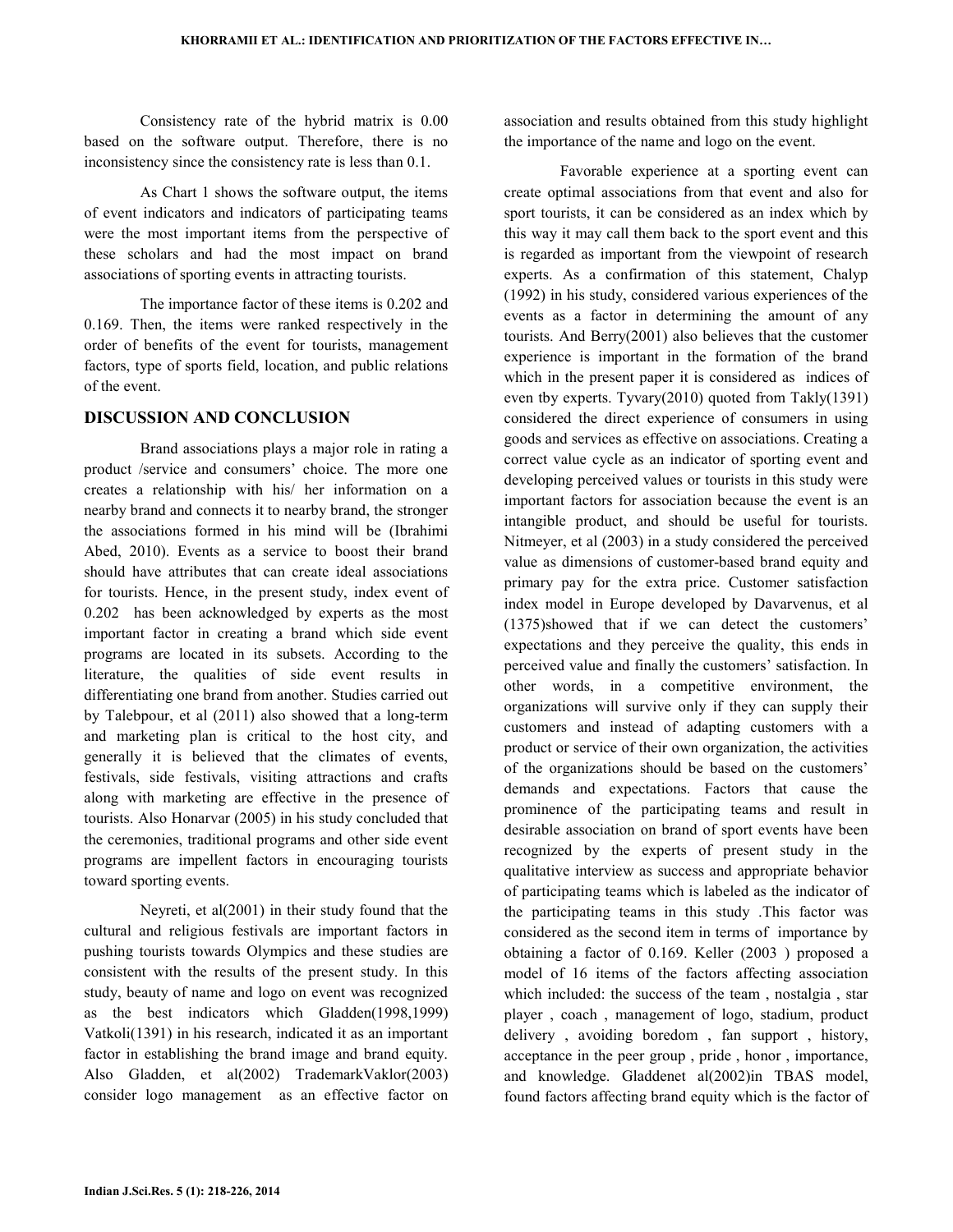success among these factors. Gladden's(1999,1998) in another study, considers success, coach, star player, Logo, media coverage, support as factors of particular value in the team and states that success of team will increase the sale of the team.. Also, Alexander et al(2008) considered the popularity and team success as a major factor in the success of the club. The results of this research are in line with the results of the present study and even confirm it. Assets: from asset dimension, the physical picture is essential in evoking fans regarding the brand. The researchers said that in the sports industry, the assets that connect fans with a special team include team success, team players, coach, team management, logo design, Stadium and a brilliant experience and product offerings(Bauer, 2004).The benefits of the event for sports tourism, with the ratio of 0.152 is the second factor and its subsidiaries includes: compensation ( bonus , continuing education, ...) , experience , connections to international events , promotion in rankings , draining of emotion, effective evoking factors from brand, special value of brand and attracting tourist which Masoomi(2008) proved it in his studies and stated that factors such as entertainment , excitement and socialization, and being interested in a team are one of the crucial elements in amount of spectators presence in the stadium. Also Dehghan Ghahfarokhi, et al (2010) takes into account beauty, excitement and escape as factors of provoking fans in attending national competitions. Also Yama Phones (2003) considers items and rewards as a positive variables affecting revisiting sporting events. Also in a study done by Takly (2012), Incentive activity showed a high correlation with functional benefits that all these results are consistent with the results of the present study.

 Location of the event by a factor of 0.126 is considered as the sixth factor in associating the brand which included: organizing city, the venue and stadium, these are factors that according to experts, if followed by natural attractions, cultural, historical, religious, and technological influences on creating association and attracting tourists, they will be extremely helpful. Also other factors that were stressed by the expert in this study included: the political , cultural, social, and economic situation, geographic location, government support and the stadium facilities. In confirmation of these cases, Shams (2008) believes that using the locations with desired image has an effect on equity. Likewise, Chou (2001) in his study, states that the sports that are part oa country's custom, can attract tourists. Also VanVakitamor (2006) and Fallahi et al(2009) stated that economic factors such as ticket prices and transportation costs and advertising can provoke audience and Esfahani(2008) considered this factor as an important factor in attracting sports tourism announced. Geographical location was known as a factor of attracting spectators in study carried out by Van Vakitamor(2006). In another study, Zhang et al(1996) stated that economic factors, factors related to exercise in the gym and the value of sport in the society were effective in amount of presence and quality of spectators' presence in a sport event.

 One of the factors constituting location was government support which Claire and Lehmann (2006) quoted from Takly (2012) stated that the role of government on the location of brand is very effective and the results by Takli(2012) showed that principles governing policies are very helpful on the function of the organization and the image provided by the organization as well as the value of brand in organization. He states that sometimes the problems that appear for the credit of an organization is the result of legal and official organization, which these studies also rated as important the existence of this kind of item in creating associations in the mind of tourists.

 In their studies, Esfangar and Safabakhsh (2011) examined the effect of hosting competitions in sport tourism and stated that the quality of communications led to an increase in sport tourism and that events were crucially important in the growth of sport tourism. They pointed out that sport tourism is the most beneficial type of trade and its side demands such as, security, appropriate behavior and communication, and quality of facilities in attracting spectators are very helpful and the findings of the present research confirms it. Because based on the experts' point of view in the present study, public relations of events with a factor of 0/83 in the seventh rank, is considered fruitful as a factor in creating appropriate associations for events and as an image for attracting the tourists. According to Takli (2012), media influences what people can see and hear. At present, the relationship between sport and media is vital. Media has access to a group of people, thus management of organization and public relations should be able to recognize the unique aspects of their products or services and make them interesting to media in a way that they can prove their value to the people. The media coverage of these organizations should be within the year. Training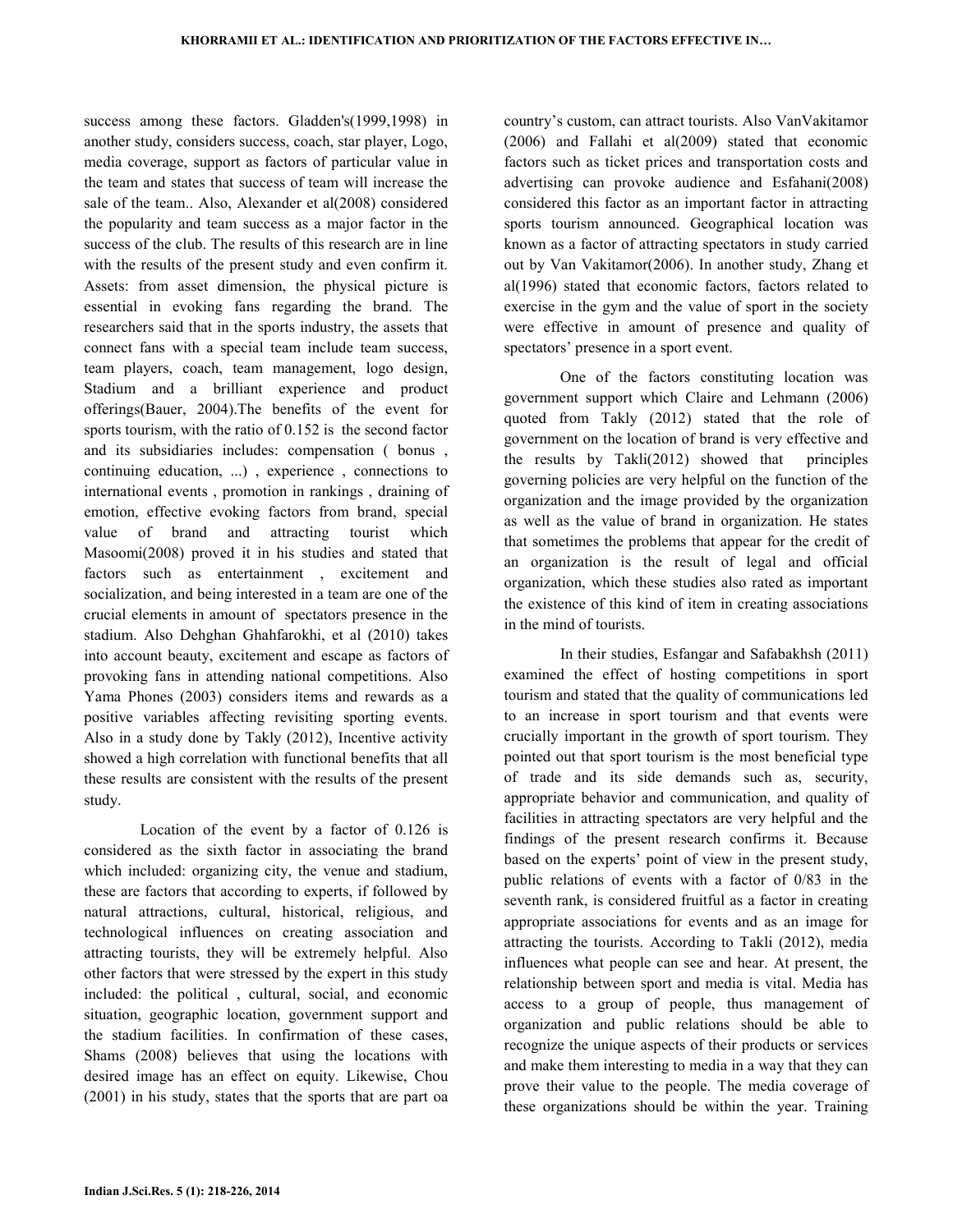and expanding the participating fields, use of communication channels and staff are considered as exploratory subsets of this field. Esfehani (2008) introduced training as the third factor in tourism which confirms the training factor and expanding the sport fields. And this is recognized of the factors in public relations. Halliday and Throt(2010) considered the existence of appropriate interactive communication capabilities with customers as contributing factor in developing innovative processes which this leads to formation and reinforcement of brand in the company that is in line with the results of the present study.

 Organizing today's event has become important for all countries because of the interest in the economic, cultural, political, social, environmental fields, thus it is essential that be managed with the proper planning, organizing, leading and guiding(Jalali Farahani, Ali doost, 2011). According to experts, managerial factors with a factor of 0/135 and in the fourth rank can be considered helpful in attracting tourists and creating positive value and association of the brand in sport events of Iran. Nematpour (2011) viewed management, facilities, and infrastructureas one of the most important factors in attracting sport tourists to the coastal towns.

 In this study, strategic planning and organizing events, were of the managerial factors in evoking effective brand in attracting tourist, which with respect to this, Bramuel(1997) in his study called "Strategic planning before and after major events "found out that major events are not effective in promoting the industry of the hosting countries, unless it can be attended in a long-term strategy and this strategy continues until organizing the event and emphasizes on an exploratory factor. Esfehani (2010) in his study, found that security was the most important factor in foreign tourism as well as domestic tourism which this was in line with the present study. This is because of the fact that in this study, security has been considered by experts as sub-sets of managerial factors. Likewise, Eftekhari(2010) in the study of security dimensions of tourism in Iran showed that the level of sense of public security of tourists in Iran has been high before the trip but television, friends , relatives and internet have had the most adverse effect on spread of insecurity to tourists about Iran.

 Social marketing has been recognized as an effective factor in association of brand and managerial factor by experts. But Hooshmand (2011) in his study,

found no correlational relationship between attention of social responsibilities and association of brands, which this was not in line with the results of the present study. Hofler(2002) quoted from Takli(2012) states that social marketing contributes to the value of the brand via informing , increase of brand image and creating confidence on brand and on social affirmation, and finally establishing a positive sense and this is confirmed by the results of the study. It seems that event organizers' participation in social activities creates a good sense in the minds, regardless of gaining prestige for events.

 The type of sport fields in events with a factor of 0.134 was recognized as the third factor in associations in terms of importance as a reason for appropriate associations. From experts point of view, the participating fields should be individual, double or team, and also from the viewers'' perspective it should have image attractions and its rules and skills should be tangible, thus in this case the associations of the brand will be effective. It seems that this factor highlights the importance of exploratory factor in the subsets of public relations because in order to access to this factor, we can use the public relation in promotion and training of participating fields in the event. Likewise, Gladen, et al(2002) stated the following factors as an effective element in association of brands. They include: Physical characteristics, commitment, organizational features , ratings , competition, and consumer experience. These factors were in line with the type of sports field (the intent of the researcher is the evoking features in sport fields). Regarding the type of sport field, Dehghan Ghahfarokhi, et al (1389) consider interest in football and socialization and interest in a player as motivating factors to national competitions, which this is in line with the results of the present study.

 According to the results obtained, for creating appropriate associations which leads to attracting tourists to events, managers by organizing events' plan, should try take some benefits for individuals such as invaluable prize for players and the winning teams, or awarding the events' donations to the sport tourists as Klar sees this as a benefit for creating association. In selecting the type of sport fields, he has paid attention to the most popular and affecting sport tourists ones, and also considers the image attractions of them. So by this way, it both creates appropriate associations and attracts the media and fans toward covering the event.